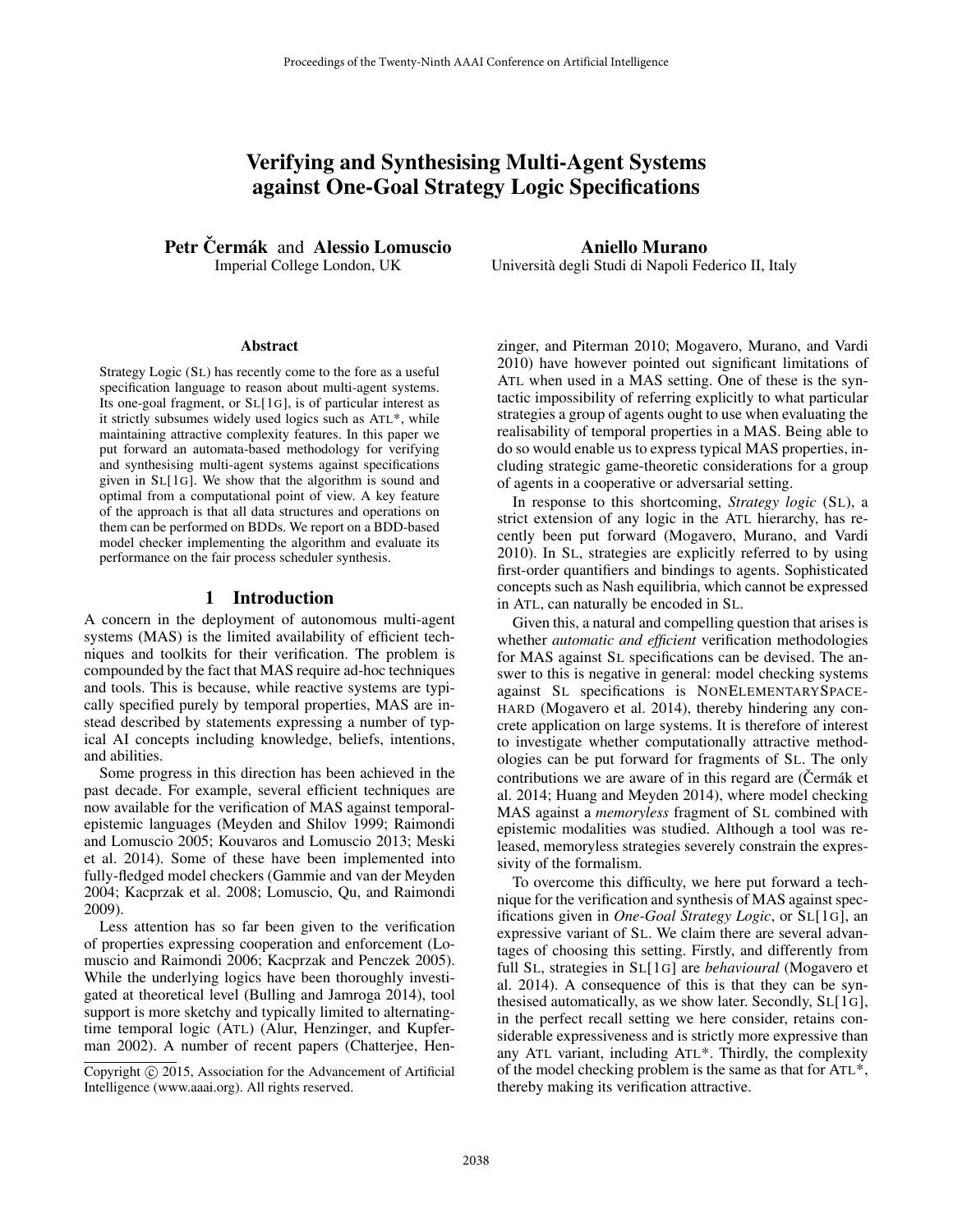The rest of the paper is organised as follows. In Section 2 we recall the logic SL[1G], introduce the model checking and synthesis problems and a few related concepts. In Section 3 we put forward practical algorithms for the model checking and synthesis of MAS against SL[1G] specifications. We also show that these are provably optimal when considered against the theoretical complexity known for the problem. In Section 4 we show that the algorithms are amenable to symbolic implementation with binary-decision diagrams and present an experimental model checker implementing the algorithms discussed. We evaluate its performance on the fair process scheduler synthesis. We conclude in Section 5 where we also point to further work.

#### 2 One-Goal Strategy Logic

In this section we introduce some basic concepts and recall SL[1G], a syntactic fragment of SL, introduced in (Mogavero et al. 2014).

Underlying Framework. Differently from other treatments of SL, which were originally defined on concurrent game structures, we here use *interpreted systems*, which are commonly used to reason about knowledge and strategies in multi-agent systems (Fagin et al. 1995; Lomuscio and Raimondi 2006). An interpreted system is a tuple  $\mathcal{I} =$  $\langle (L_i, Act_i, P_i, t_i)_{i \in Agt}, I, h \rangle$ , where each agent  $i \in Agt$  is modelled in terms of its set of *local states*  $L_i$ , set of *actions*  $Act_i, protocol P_i: L_i \rightarrow 2^{Act_i}$  specifying what actions can be performed at a given local state, and *evolution function*  $t_i: L_i \times Act \rightarrow L_i$  returning the next local state given the current local state and a joint action for all agents.

The set of *global states* G of the whole system consists of tuples of local states for all agents. As a special subset G contains the set I of *initial global* states. The labelling function h maps each *atomic proposition*  $p \in AP$  to the set of global states  $h(p) \subseteq G$  in which it is true. *Joint actions Act* are tuples of local actions for all the agents in the system; *shared actions* in the set  $Act_A \triangleq \bigcap_{i \in A} Act_i$  are actions for the agents  $A \subseteq Agt$ ; The *global protocol*  $P : G \rightarrow 2^{Act}$ and *global evolution function*  $t : G \times Act \rightarrow G$ , which are composed of their local counterparts  $P_i$  and  $t_i$ , complete the description of the evolution of the entire system.

Syntax of SL[1G]. SL has been introduced as a powerful formalism to reason about sophisticated cooperation concepts in multi-agent systems (Mogavero, Murano, and Vardi 2010). Formally, it is defined as a syntactic extension of the logic LTL by means of an *existential strategy quantifier*  $\langle x \rangle \varphi$ , a *universal strategy quantifier*  $\langle x | \varphi \rangle$ , and an *agent binding* operator  $(a, x)\varphi$ . Intuitively,  $\langle x \rangle \varphi$  is read as *"there exists a strategy* x *such that*  $\varphi$  *holds*",  $\Vert x \Vert \varphi$  is its dual, and  $(a, x)$  $\varphi$  stands for *"bind agent a to the strategy associated with the variable* x *in*  $\varphi$ ". In SL[1G], these three new constructs are merged into one rule  $\wp \flat \varphi$ , where  $\varphi$  is a quantification prefix over strategies (e.g.  $\llbracket x \rrbracket \langle \langle y \rangle \rangle \llbracket z \rrbracket$ ) and  $\flat$  is a binding prefix (e.g.  $(a, x)(b, y)(c, x)$ ). As this limits the use of strategy quantifiers and bindings in SL, SL[1G] is less expressive than SL (Mogavero et al. 2014). Nevertheless, it still strictly subsumes commonly considered logics for strategic reasoning such as ATL\*. Additionally, several attractive features

of ATL\* hold in SL[1G], including the fact that satisfiability and model checking are 2EXPTIME-COMPLETE (Mogavero et al. 2014). Crucially, SL[1G] can be said to be *behavioural*, that is the choice of a strategy for a group of agents at a given state depends only on the history of the game and the actions performed by other agents. This is in contrast with the *non-behavioural* aspects of SL in which strategy choices depend on other agents' actions in the future or in counterfactual games. In summary, SL[1G] is strictly more expressive than ATL\*, whereas it retains ATL\*'s elementary complexity of key decision problems, including the strategy synthesis problem.

To define formally the syntax of SL[1G], we first introduce the concepts of a quantification and binding prefix (Mogavero et al. 2014).

A *quantification prefix* over a set of variables  $V \subseteq Var$ is a finite word  $\varphi \in {\{\langle\langle x\rangle\rangle, [x] \mid x \in V\}}^{|V|}$  of length  $|V|$ such that each variable  $x \in V$  occurs in  $\wp$  exactly once.  $QPre<sub>V</sub>$  denotes the set of all quantification prefixes over V.  $QPre = \bigcup_{V \subseteq Var} QPre_V$  is the set of all quantification prefixes. A *binding prefix* over a set of variables  $V \subseteq Var$  is a finite word  $\flat \in \{(i, x) | i \in Agt \land x \in V\}^{|Agt|}$  of length |Agt| such that each agent  $i \in Agt$  occurs in b exactly once.  $BPre<sub>V</sub>$  denotes the set of all binding prefixes over V.  $BPre = \bigcup_{V \subseteq Var} BPre_V$  is the set of all binding prefixes. Similarly to first-order languages, we also use free( $\varphi$ ) to represent the *free agents and variables* in a formula ϕ. Formally, free( $\varphi$ )  $\subset$  *Aqt*  $\cup$  *Var* contains *(i)* all agents having no binding after the occurrence of a temporal operator and *(ii)* all variables having a binding but no quantification.

Definition 1 (SL[1G] Syntax). SL[1G] formulas *are built inductively from the set of atomic propositions* AP*, strategy variables Var*, *agents Agt*, *quantification prefixes QPre*, *and binding prefixes* BPre*, by using the following grammar, with*  $p \in AP$ ,  $x \in Var$ ,  $a \in Agt$ ,  $b \in BPre$ , and  $\varphi \in QPre$ :  $\varphi ::= p |T| \neg \varphi | \varphi \wedge \varphi | \varphi \vee \varphi | X \varphi | F \varphi | G \varphi | \varphi U \varphi | \varphi b \varphi$  $where \wp \in QPre_{\mathsf{free}(\flat \varphi)}$ .

The conditions on  $\wp$  and  $\flat$  ensure that  $\wp \flat \varphi$  is an SL[1G] sentence, i.e. , it does not have any free agents or variables.

Semantics of SL[1G]. We assume perfect recall and complete information. So agents have full memory of the past and complete information of the global state they are in. Note that allowing incomplete information would make the logic undecidable (Dima and Tiplea 2011), whereas SL[1G] with incomplete information and imperfect recall is equivalent to a fragment of the logic SLK already studied in (Cermák et al.  $2014$ ).

To establish the truth of a formula, the set of strategies over which a variable can range needs to be determined. For this purpose we introduce the set sharing( $\varphi, x$ ) representing the agents sharing the variable x within the formula  $\varphi$ . Also, we make use of the general concepts of *path*, *track*, *play*, *strategy*, and *assignment* for agents and variables. We refer to (Mogavero et al. 2014) for a detailed presentation. Intuitively, a strategy identifies paths in the model on which a formula needs to be checked. So, for each track (i.e. a finite prefix of a path), a strategy determines which action has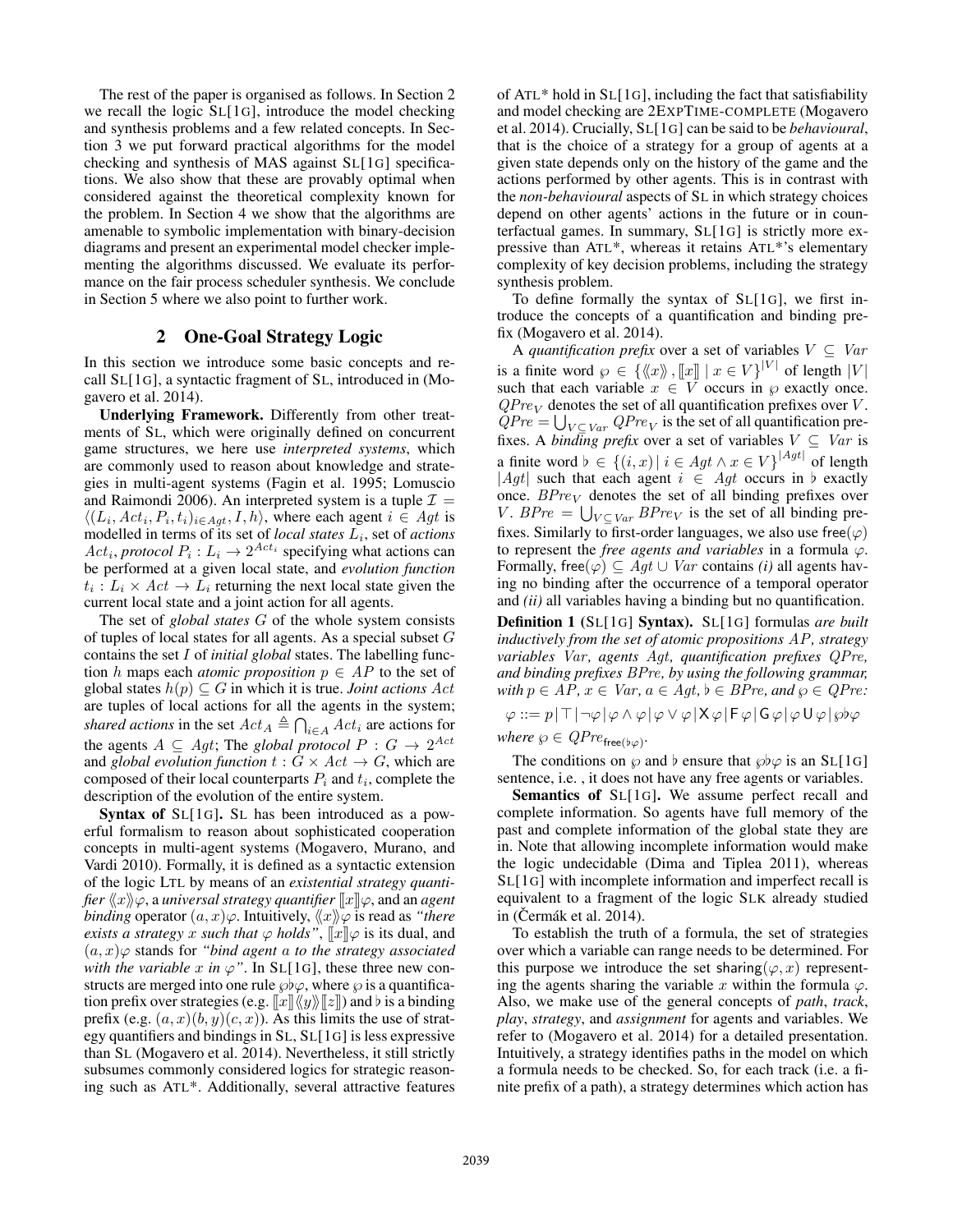to be performed by a variable, possibly shared by a set of agents. More formally, given an SL[1G] formula  $\varphi$ , for each variable x in  $\varphi$ , the strategy  $f : Trk \rightharpoonup Act_{\text{sharp}(\varphi, x)}$  determines the action to be taken by agents in sharing( $\varphi, x$ ).

Given an interpreted system  $\mathcal I$  having a set of global states G, a global state  $g \in G$ , and an assignment  $\chi$  defined on free( $\varphi$ ), we write  $\mathcal{I}, \chi, g \models \varphi$  to represent that the SL[1G] formula  $\varphi$  holds at g in  $\mathcal I$  under  $\chi$ . The satisfaction relation for SL[1G] formulas is inductively defined by using the usual LTL interpretation for the atomic propositions, the Boolean connectives  $\neg$  and  $\wedge$ , as well as the temporal operators X, F, G, and U. The inductive cases for the strategy quantification  $\langle x \rangle$  and the agent binding  $(a, x)$  are given as follows. The cases for universal quantification  $\llbracket x \rrbracket$  are omitted as they can be given as the dual of the existential ones.

- $\mathcal{I}, \chi, g \models \langle x \rangle \varphi$  iff there is a strategy f for the agents in sharing( $\varphi, x$ ) such that  $\mathcal{I}, \chi[x \mapsto f], g \models \varphi$  where  $\chi[x \mapsto f]$  is the assignment equal to  $\chi$  except for the variable  $x$ , for which it assumes the value  $f$ .
- $\mathcal{I}, \chi, g \models (x, a)\varphi \text{ iff } \mathcal{I}, \chi[a \mapsto \chi(x)], g \models \varphi, \text{ where }$  $\chi[a \mapsto \chi(x)]$  denotes the assignment  $\chi$  in which agent a is bound to the strategy  $\chi(x)$ .

Model Checking and Strategy Synthesis. The model checking problem is about deciding whether an SL[1G] formula holds in a certain model. Precisely, given an interpreted system *I*, an initial global state  $g_0$ , an SL[1G] formula  $\varphi$ and an assignment  $\chi$  defined on free( $\varphi$ ), the *model checking problem* concerns determining whether  $\mathcal{I}, \chi, g_0 \models \varphi$ .

Synthesis can be further used as a witness for the model checking problem as it allows to construct the strategies the agents need to perform to make the formula true. This amounts to deciding which action has to be taken by each shared variable. More formally, let  $\mathcal I$  be an interpreted system and  $\varphi$  an SL[1G] formula. W.l.o.g., assume  $\varphi$  to be a so called *principal sentence*<sup>1</sup> of the form  $\wp \psi$ , with  $\wp \in$  $QPre_{\mathsf{free}(\flat\psi)}, \wp = \wp(0)\cdot \wp(1)\cdots \wp(|\wp|-1)$ , and  $\flat \in BPre$ . Additionally assume that there exists an integer  $0 \leq k < |\wp|$ such that for each  $0 \leq j \leq k$  there exists a strategy  $f_i$ for variable  $\varphi_v(j)$  shared by agents in sharing( $(\psi_v, \varphi_v(j))$ . Then, *strategy synthesis* amounts to defining the strategy  $f_k: Trk \to \widetilde{A}ct_{\text{sharp}(\psi,\wp_v(k))}$  for variable  $\wp_v(k)$  such that if  $\mathcal{I}, \chi, g \models \wp_{\geq k} \flat \psi$ , then  $\mathcal{I}, \chi[\wp_v(k) \mapsto f_k], g \models \wp_{>k} \flat \psi$ , where  $\chi$  is an assignment defined on  $\{\wp_{v}(j) | 0 \leq j < k\}$ such that for all  $0 \leq j < k$  we have  $\chi(\wp_v(j)) \triangleq f_j$ ,  $\wp_{\geq k} \triangleq$  $\wp(k) \cdots \wp(|\wp| - 1)$ , and  $\wp_{\geq k} \triangleq \wp(k + 1) \cdots \wp(|\wp| - 1)$ .

## 3 Symbolic Model Checking SL[1G]

We now introduce a novel algorithm for model checking an interpreted system  $\mathcal I$  against an arbitrary  $SL[1G]$  sentence  $\varphi$ . For simplicity we assume that  $\varphi$  is a *principal sentence* of the form  $\wp b\psi$ .

Our aim is to find the set of all global reachable states  $\|\varphi\|_{\tau} \subseteq G$  at which the SL[1G] sentence  $\varphi$  holds, i.e.

 $\|\varphi\|_{\tau} \triangleq \{g \in G \mid \mathcal{I}, \emptyset, g \models \varphi\}.$  We proceed in a recursive manner over the structure of  $\varphi$ : According to SL[1G] syntax,  $\psi$  is a formula which combines atoms  $AP$  and  $di$ *rect principal subsentences* of the form  $\varphi' = \varphi' b' \psi'$  using only Boolean and temporal connectives. Since  $\varphi'$  is also an SL[1G] principal sentence, we can recursively calculate  $\|\varphi'\|_{\mathcal{I}}$ ; then replace  $\varphi'$  in  $\varphi$  with a new atom  $p_{\varphi'} \in AP$ ; and finally update the assignment with  $h(p_{\varphi'}) \triangleq ||\varphi'||_{\mathcal{I}}$ . This allows us to consider the simpler problem of model checking an SL[1G] *basic principal sentence*  $\varphi = \varphi \psi \psi$  where  $\psi$  is an LTL formula. Our general procedure is as follows:

- 1. We construct a *deterministic parity automaton*  $\mathfrak{P}^{\psi}_{\mathcal{I}}$  equivalent to the LTL formula  $\psi$ .
- 2. We construct a two-player *formula arena*  $A_{\mathcal{I}}^{\wp\flat}$  representing the global state space  $G$  and the interdependency of strategies in the prefix  $\wp b$ .
- 3. We combine  $\mathcal{A}_{\mathcal{I}}^{\wp}$  and  $\mathfrak{P}_{\mathcal{I}}^{\psi}$  into an infinite two-player *parity game*  $\mathfrak{G}_{\mathcal{I}}^{\wp\flat\psi}$ . Solving the parity game yields its winning regions and strategies, which can in turn be used to calculate  $\|\varphi\|_{\mathcal{I}}$  and the strategies in  $\wp$ .

We shall now expand on each of the steps above.

Formula automaton. The first step of our algorithm is the standard construction of a deterministic parity automaton  $\mathfrak{P}_\mathcal{I}^\psi$  equivalent to the underlying LTL formula  $\psi$ . This is usually performed in three steps:  $(i)$   $\psi$  is converted to a non-deterministic generalised Büchi automaton  $\mathfrak{A}^{\psi}_{\mathcal{I}}$  via standard translation (Schneider 2004); *(ii)*  $\mathfrak{A}^{\psi}_{\mathcal{I}}$  is translated to an equivalent non-deterministic Büchi automaton  $\mathfrak{B}^\psi_\mathcal{I}$  by adding a counter for fairness constraints (Schneider 2004); (*iii*)  $\mathfrak{B}_{\mathcal{I}}^{\psi}$  is transformed into a deterministic parity automaton  $\mathfrak{P}_\mathcal{I}^\psi = (S, s_I, \delta, c)$  with a non-empty set of states S, an initial state  $s_I \in S$ , a transition function  $\delta : S \times G \rightarrow S$ , and a colouring function  $c : S \to \mathbb{N}$ . While the third step is typically done using Safra's construction (Safra 1988), we perform the determinisation using a recently put forward procedure (Morgenstern and Schneider 2008) instead, which is amenable to a symbolic implementation. It is worth pointing out that the recursive step (replacing direct principal subsentences  $\varphi'$  with atoms  $p_{\varphi'}$ ) can be incorporated as an extra case of the standard translation in the first step.

As an example, consider the simple interpreted system  $\mathcal{I}_{\text{RPS}}$  in Figure 1a with agents  $Agt \triangleq \{1, 2\}$  representing the *Rock-Paper-Scissors game*. The global states of the system are  $G \triangleq \{g_g, g_1, g_2\}$  meaning "game", "player 1 won", and "player 2 won", respectively. The actions available to both players are:  $Act_1 \triangleq Act_2 \triangleq \{r, p, s, i\}$  meaning "rock", "paper", "scissors", and "idle". Finally, the atoms  $p_1$  and  $p_2$ encode that player 1 and player 2 won, respectively. The assignment is defined as  $h(p_1) \triangleq \{g_1\}$  and  $h(p_2) \triangleq \{g_2\}.$ Furthermore, consider the SL[1G] basic principal sentence  $\gamma \triangleq ||x|| \langle \langle y \rangle \rangle (1, x)(2, y)$  G  $[\neg p_1 \land \neg p_2]$  which expresses that *"Whichever action player 1 performs, there exists an action for player 2 such that neither player will ever win"*. The corresponding deterministic parity automaton  $\mathfrak{P}^{\gamma}_{\text{Z}_{\text{RPS}}}$  con-

<sup>&</sup>lt;sup>1</sup>If this is not the case, one can simply add one quantifier and agent binding for each agent without changing the semantics as  $\varphi$ is a sentence.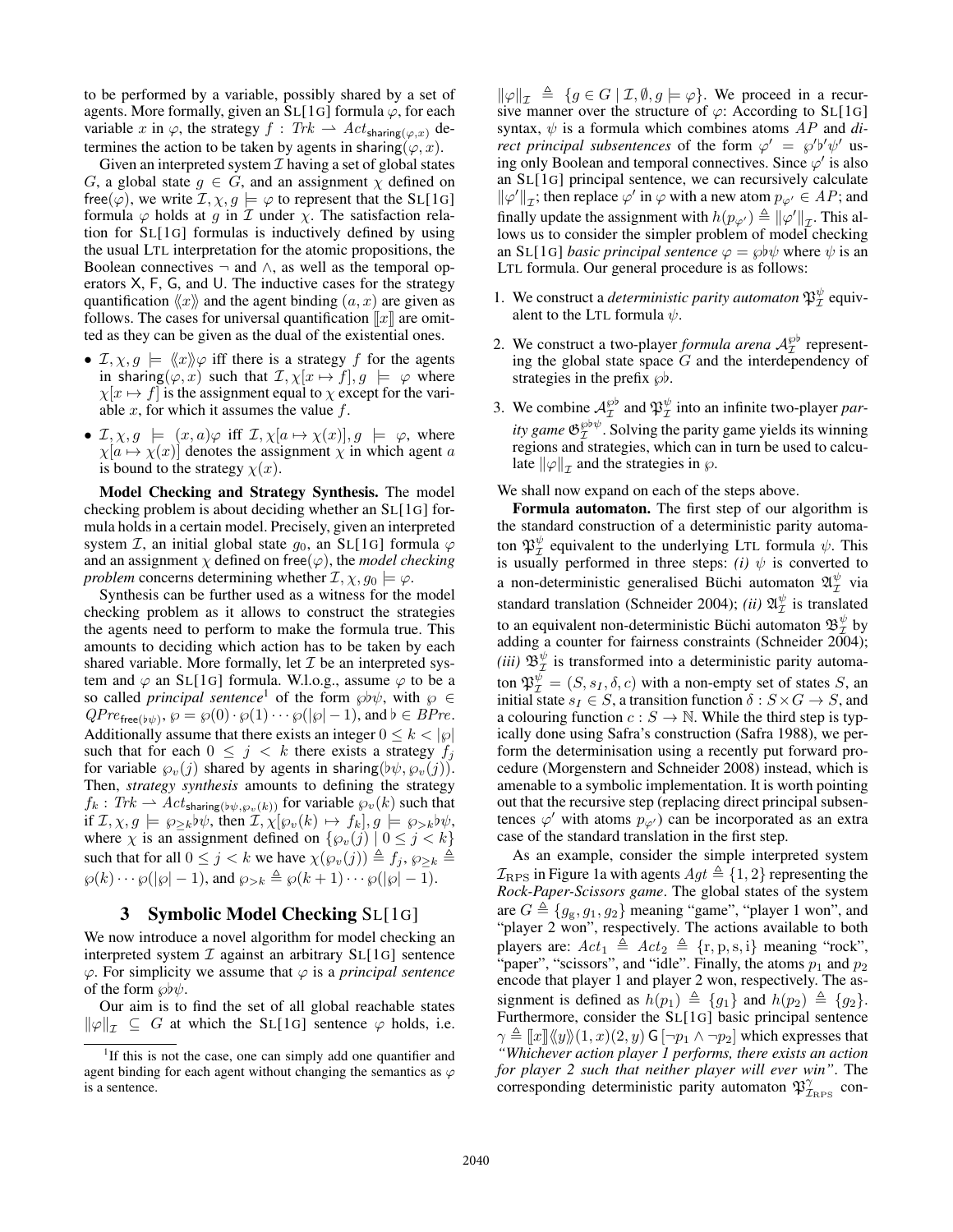structed using the three-step procedure described in the previous paragraph is shown in Figure 1b.

Formula arena. The second step of the algorithm involves building a two-player formula arena  $\mathcal{A}_{\mathcal{I}}^{\wp b}$  =  $(V_0, V_1, E)$ , which encodes the state space of the interpreted system  $I$  and the interdependency of strategies in the prefix  $\wp$ b. The vertices V of  $\mathcal{A}_{\mathcal{I}}^{\wp}$  are pairs  $(g,d) \in G \times Dec_{\mathcal{I}}^{\wp}$  of global reachable states and lists of actions such that for all  $0 \leq k < |d|$  we have  $d(k) \in \bigcap_{i \in \text{sharp}(b \top, \wp_v(k))} P_i(l_i(g)),$ where  $Dec_{\mathcal{I}}^{\wp} \triangleq \bigcup_{\ell=0}^{|\wp|} \prod_{k=0}^{\ell-1} Act_{\text{sharp}(\flat \top, \wp_{\upsilon}(k))}$  and  $l_i(g)$  is the local state of agent  $i$  in  $g$ . The existential player vertices  $V_0 \subseteq V$  are vertices  $(g, d) \in V$  such that  $|d| < |{\varphi}|$  and  $\wp(|d|)$  is an existential strategy quantifier. Conversely, the universal player vertices are  $\widetilde{V_1} = V \setminus V_0$ . The edge relation  $E \subseteq V \times V$  is defined as:

$$
E \triangleq \{ ((g, d), (g, d \cdot a)) \in V \times V \mid |d| < |\wp| \} \cup
$$
  

$$
\{ ((g, d), (t(g, d^{Act}), [])) \in V \times V \mid |d| = |\wp| \}
$$

where  $d^{Act} \in Act$  is a joint action such that for all  $0 \leq k <$  $|\wp|$  and  $i \in$  sharing( $\flat \top, \wp_{v}(k)$ ) we have  $\mathsf{act}_{i}(d^{Act}) = d(k)$ .

Intuitively, the existential (universal) player represents all existential (universal) quantifiers in the quantification prefix  $\wp$ . Equivalently, the two players correspond to the existential-universal partition of Agt. The game starts in some vertex  $(g, []$ . The players take turns to select actions  $d(0), \ldots, d(|\wp|-1)$  for the quantifiers  $\wp(0), \ldots, \wp(|\wp|-1)$ . The decision  $d$  then determines the joint action of all agents  $d^{Act}$  and a temporal transition to  $(t(g, d^{Act}), []$  is performed. This pattern is repeated forever. The formula arena  $A_{\text{Z}_{\text{RPS}}}^{\gamma}$  of the Rock-Paper-Scissors game interpreted system  $\mathcal{I}_{RPS}$  for the SL[1G] formula  $\gamma$  introduced earlier is shown in Figure 1d. Observe that the three grey blobs in  $\mathcal{A}_{\mathcal{I}_{\text{RPS}}}^{\gamma}$  correspond to the three global reachable states in Figure 1a.

We now consider a pseudo-LTL game  $\mathfrak{L}^{\text{gb}\psi}_{\mathcal{I}}$  based on the arena  $\mathcal{A}_{\mathcal{I}}^{\wp\flat}$ . We define an infinite path  $\pi \in V^{\omega}$  in  $\mathfrak{L}_{\mathcal{I}}^{\wp\flat\psi}$  to be winning for the existential player iff the LTL formula  $\psi$ holds along the underlying infinite path  $\pi_{\mathcal{I}} \in G^{\omega}$  in  $\mathcal{I}$ .

**Lemma 1.** An SL[1G] *principal sentence*  $\wp \psi$  *holds at a global state*  $g \in G$  *in an interpreted system*  $\mathcal I$  *iff the vertex*  $(g, [] \in V$  *is winning for the existential player in the* pseudo-LTL game  $\mathfrak{L}^{\wp\flat\psi}_\mathcal{I}$  defined above.

*Proof.* This follows from the fact that SL[1G] model checking can be reduced to solving a so-called *dependencevs-valuation game* (Mogavero et al. 2014) in which the existential player chooses a dependence map  $\theta$  :  $\left(\llbracket \wp \rrbracket \to \bigcup_{i \in Agt} Act_i\right) \to \left(\wp \to \bigcup_{i \in Agt} Act_i\right)$  for  $\wp$  over actions in the current global state  $g \in G$  and then the universal player chooses a valuation  $v : [\![\wp]\!] \to \bigcup_{i \in Agt} Act_i$ . The combination  $\theta(v) : \wp \to \bigcup_{i \in Agt} Act_i$  assigns actions to all variables and determines the next state  $g' \in G$ . Instead of choosing the whole dependence map and valuation at once, the players in  $\mathfrak{L}^{\wp \flat \psi}_{\mathcal{I}}$  assign actions to strategies one by one for each quantifier. Furthermore, the order of the players' moves in  $\mathfrak{L}_{\mathcal{I}}^{\wp \flat \psi}$  game ensures that the independence constraints of  $\theta$  are satisfied. Hence, our claim follows.  $\Box$ 



(b) Deterministic parity automaton  $\mathfrak{P}^{\gamma}_{\mathcal{I}_{\text{RPS}}}$ .



(c) Delayed automaton  $\mathfrak{D}^{\gamma}_{\mathcal{I}_{\text{RPS}}}$ .



(d) Formula arena  $\mathcal{A}_{\mathcal{I}_{\text{RPS}}}^{\gamma}$ . The existential and universal player states are represented by squares and circles respectively.

Figure 1: Interpreted system  $\mathcal{I}_{\text{RPS}}$ , parity automaton  $\mathfrak{P}^{\gamma}_{\mathcal{I}_{\text{RPS}}},$ delayed automaton  $\mathfrak{D}^{\gamma}_{\mathcal{I}_{\text{RPS}}}$ , and formula arena  $\mathcal{A}^{\gamma}_{\mathcal{I}_{\text{RPS}}}$  of the Rock-Paper-Scissors game and the SL[1G] basic principal sentence  $\gamma \triangleq ||x|| \langle \langle y \rangle \rangle (1, x)(2, y)$  G  $[\neg p_1 \land \neg p_2]$ .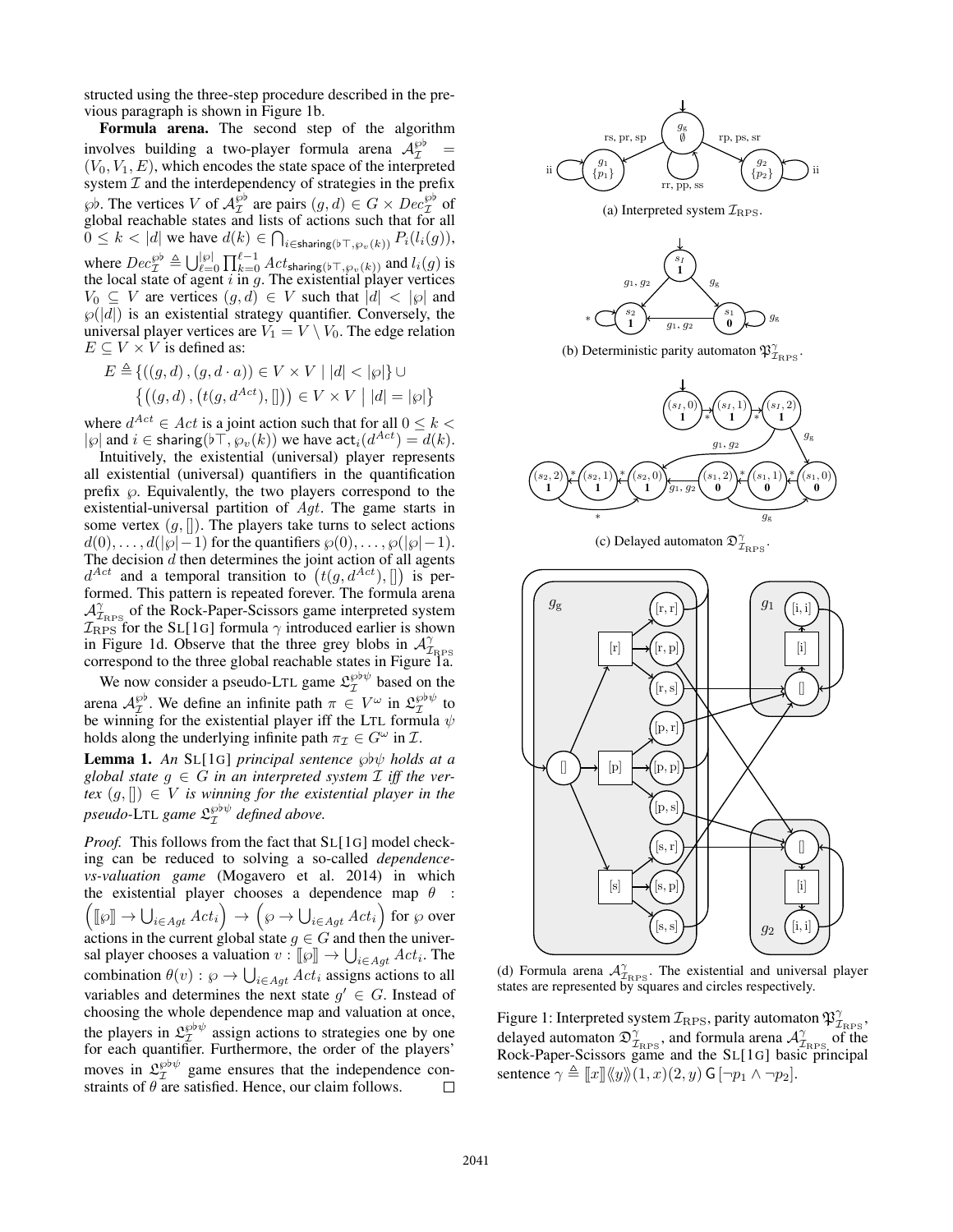We shall next explain how this pseudo-LTL game can be converted to a standard parity game.

Combined game. In order to construct the combined parity game, the solving of which is equivalent to model checking the basic principal sentence  $\wp b\psi$ , we need to combine the formula automaton  $\mathfrak{P}_\mathcal{I}^\psi$  and the formula arena  $\mathcal{A}_\mathcal{I}^{\wp b}$  because  $\mathfrak{P}_\mathcal{I}^{\psi}$  represents the winning condition of the pseudo-LTL game  $\mathfrak{L}_\mathcal{I}^{\wp\flat\psi}$ . However, we cannot simply take their product because, informally, they work at different, albeit constant, "speeds". While  $\mathfrak{P}_\mathcal{I}^\psi$  performs a temporal transition at every step, it takes exactly  $|\wp| + 1$  turns before a different underlying global state (grey blob in Figure 1d) is reached by  $\mathcal{A}_{\mathcal{I}}^{\wp\flat}$ . To cater for this asynchrony, we can make the parity automaton "wait" for  $|\wp| + 1$  steps before each actual transition. We do this by extending the state of  $\mathfrak{P}_\mathcal{I}^\psi$  with a simple counter from 0 to  $|\varphi|$ . The resulting delayed (deterministic parity) automaton  $\mathfrak{D}^{\gamma}_{\mathcal{I}_{\text{RPS}}}$  for the basic principal sentence  $\gamma$ introduced earlier is shown in Figure 1c.

The delayed automaton  $\mathfrak{D}_\mathcal{I}^{\wp\psi}$  accepts precisely those paths in the formula arena  $A_{\mathcal{I}}^{\wp}$  which are winning for the existential player. Hence, by combining the two structures, we obtain the combined parity game  $\mathfrak{G}_{\mathcal{I}}^{\otimes \flat \psi} \triangleq$  $((V_0 \times S, V_1 \times S, E_{\mathfrak{G}}), c_{\mathfrak{G}})$  with edge relation and colouring function defined as  $E_{\mathfrak{G}} \triangleq \{((g,d,s),(g',d',s')) \in$  $(V \times S) \times (V \times S) \mid E((g, d), (g, d)) \wedge \delta_{\mathfrak{D}}((s, |d|), g))$ and  $c_{\mathfrak{G}}((q, d, s)) \triangleq c(s)$  respectively, where  $\delta_{\mathfrak{D}}$  is the transition function of the delayed automaton.

Model Checking. Model checking of an SL[1G] principal sentence can finally be performed by solving the corresponding combined parity game (e.g. using Zielonka's algorithm (Zielonka 1998)) as formalised by the following lemma:

**Lemma 2.** Let  $\wp{\flat}\psi$  be an SL[1G] principal sentence,  $g \in G$ *a global state in an interpreted system* I*, and* (W0, W1) *the* winning regions of the combined parity game  $\mathfrak{G}_{\mathcal{I}}^{\wp\flat\psi}$ .  $\wp\flat\psi$ *holds at g (i.e.*  $\mathcal{I}, \emptyset, g \models \wp{b\psi}$ ) iff the vertex  $(g, []$ ,  $s_I$ ) is in *the winning region of the existential player (i.e.*  $(q, []$ ,  $s_I)$ )  $W_0$ ).

*Proof.* Our claim follows directly from Lemma 1 and the correctness of the determinisation procedure.  $\Box$ 

Strategy Synthesis. The formula arena encodes the effects and interdependency of agents' actions. Therefore, the solution, i.e., the winning strategies, of the combined parity game can be used for strategy synthesis.

**Lemma 3.** Let  $\wp b\psi$  be an SL[1G] principal sentence,  $\mathcal{I}$  an *interpreted system,*  $(w_0, w_1)$  *the winning strategies of the combined parity game*  $\mathfrak{G}_{\mathcal{I}}^{\wp\psi\flat}$ ,  $0 \leq k < |\wp|$  *an integer, and*  $f_0, \ldots, f_{k-1}$  *strategies for variables*  $\wp_v(0), \ldots, \wp_v(k-1)$ *. Then the strategy*  $f_k$  :  $Trk \rightarrow Act_{\text{sharp}(b\psi,\wp_v(k))}$ *is defined for all tracks* π ∈ Trk *implicitly as*  $\hat{w}((\textsf{last}(\pi), [f_0(\pi), \ldots, f_{k-1}(\pi)], \delta(s_I, \pi_{\leq |\pi|-2})))$  $(last(\pi), [f_0(\pi), \ldots, f_{k-1}(\pi), f_k(\pi)], \delta(s_I, \pi_{\leq |\pi|-2}))$ *where*  $\delta(s_I, \pi_{\leq |\pi|-2}) \triangleq \delta(\ldots \delta(s_I, \pi(0))\ldots, \pi(|\pi|-2))$ *and*  $\hat{w}: V \to \overline{V}$  *is a total function such that*  $w_0 \cup w_1 \subseteq \hat{w}$ *.* 

*Proof.* The correctness follows from the structure of the formula arena  $\mathcal{A}_{\mathcal{I}}^{\wp\flat}$ . See (Čermák 2014) for more details. □

Optimality. The theoretical complexity of SL[1G] model checking is 2EXPTIME-COMPLETE with respect to the size of the formula and P-COMPLETE with respect to the size of the model (Mogavero et al. 2014). Given this, we show that our algorithm has *optimal time complexity*:

**Lemma 4.** Let  $\varphi$  be an arbitrary SL[1G] sentence and  $\mathcal{I}$  an *interpreted system. Our algorithm calculates the set of all* global states  $\|\varphi\|_{\mathcal{I}} \subseteq G$  satisfying  $\varphi$  in time  $|\mathcal{I}|^{2^{O(|\varphi|)}}$ .

*Proof.* Let us first consider an arbitrary SL[1G] basic principal sentence  $\wp\nu\psi$ . The automata  $\mathfrak{A}_{\mathcal{I}}^{\psi}$ ,  $\mathfrak{B}_{\mathcal{I}}^{\psi}$ ,  $\mathfrak{P}_{\mathcal{I}}^{\psi}$ , and  $\mathfrak{D}_{\mathcal{I}}^{\wp\psi}$  have  $O(2^{|\psi|})$ ,  $2^{O(|\psi|)}$ ,  $2^{2^{O(|\psi|)}}$ , and  $|\wp| \times 2^{2^{O(|\psi|)}}$  states. Moreover, both parity automata have  $2^{O(|\psi|)}$  colours. The arena  $\mathcal{A}_{\mathcal{I}}^{\flat\wp}$  and game  $\mathfrak{G}_{\mathcal{I}}^{\wp\flat\psi}$  have  $O(|I|^{\flat\flat}|)$  and  $|I|^{\flat\flat} \times$  $2^{2^{O(|\psi|)}}$  states. Given the number of states and colours, the game can be solved in time  $|I|^{2^{O(|\wp \psi|)}}$  (Jurdziński 2000).

We model check  $\varphi$  in a recursive bottom-up manner as explained earlier. Hence, at most  $|\varphi|$  SL[1G] basic principal sentences of size at most  $|\varphi|$  need to be checked. If  $\varphi$  is *not* a principal sentence, it must be a Boolean combination of principal sentences, the results of which we can combine using set operations. Thus, the model checking time is  $|\varphi| \times$  $|I|^{2^{O(|\varphi|)}} + |\varphi| \times |\mathcal{I}| = |I|^{2^{O(|\varphi|)}}$  and our claim follows.

Note that SL[1G] subsumes ATL\*, which has the same model checking complexity (Laroussinie, Markey, and Oreiby 2007). Hence, our algorithm is also optimal for ATL\* model checking. Moreover, the same complexity result applies to SL[1G] and, consequently, ATL\* strategy synthesis.

#### 4 Implementation and Experimental Results

We implemented the algorithm presented in the previous section as part of the new experimental model checker MCMAS-SL[1G]. The tool, available from (MCMAS-SL[1G]), takes as input the system in the form of an ISPL file (Lomuscio, Qu, and Raimondi 2009) describing the agents in the system, their local states, actions, protocols, and evolution functions as well as the SL[1G] specifications to be verified. Upon invocation MCMAS-SL[1G] calculates the set of reachable states, encoded as BDDs, and then checks whether each specification holds in the system. If requested, all quantified strategies in all formulas are synthesised (together with their interdependencies). While MCMAS-SL[1G] is built from the existing opensource model checker MCMAS (Lomuscio, Qu, and Raimondi 2009) and shares some of its algorithms, it necessarily differs from MCMAS in several key components, including a more complex encoding of the model, as described in the previous section, as well as the novel procedure for computing the sets of states satisfying SL[1G] formulas.

Evaluation. To evaluate the proposed approach, we present the experimental results obtained for the problem of fair process scheduler synthesis. The experiments were run on an Intel<sup>®</sup> Core<sup>TM</sup> i7-3770 CPU 3.40GHz machine with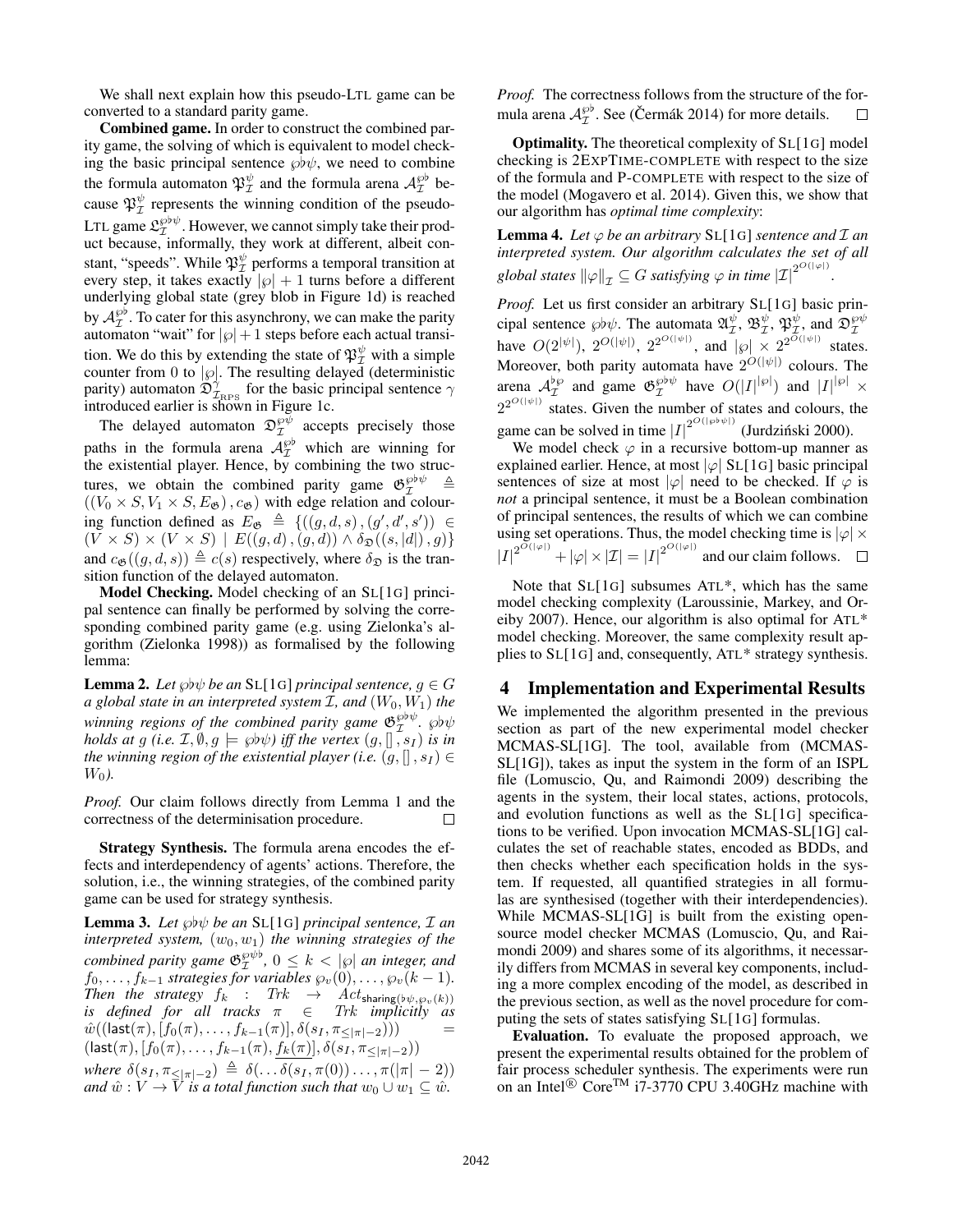| algo.       | processes        | possible | reachable | reachability | model checking time (s)    |           |       |         |          | memory  |
|-------------|------------------|----------|-----------|--------------|----------------------------|-----------|-------|---------|----------|---------|
|             | $\boldsymbol{n}$ | states   | states    | time         | total                      | automaton | arena | game    | solve    | (MB)    |
| unoptimised | ◠                | 72       | 9         | 0.00         | 0.09                       | 0.00      | 0.00  | 0.02    | 0.06     | 4.44    |
|             |                  | 432      | 21        | 0.00         | 10.11                      | 0.01      | 0.02  | 1.06    | 9.02     | 15.14   |
|             | 4                | 2592     | 49        | 0.01         | 631.11                     | 0.33      | 0.26  | 86.47   | 544.04   | 41.80   |
|             |                  | 15552    | 113       | 0.02         | 29593.56                   | 5.86      | 2.61  | 4323.81 | 25261.15 | 2792.22 |
|             | h                | 93312    | 257       | 0.02         | $\overline{out}$ of memory |           |       |         |          |         |
| optimised   | 2                | 72       | 9         | 0.00         | 0.12                       | 0.00      | 0.00  | 0.02    | 0.10     | 4.52    |
|             |                  | 432      | 21        | 0.00         | 6.39                       | 0.00      | 0.01  | 0.65    | 5.72     | 14.54   |
|             | 4                | 2592     | 49        | 0.01         | 338.16                     | 0.00      | 0.24  | 23.33   | 314.57   | 40.70   |
|             |                  | 15552    | 113       | 0.02         | 6131.43                    | 0.00      | 2.65  | 444.06  | 5684.69  | 306.41  |
|             | h                | 93312    | 257       | 0.02         | 85976.57                   | 0.00      | 38.27 | 8012.11 | 77925.96 | 2688.93 |

Table 1: Verification results for the fair process scheduler synthesis.

16GB RAM running Linux kernel version 3.8.0-35-generic. Table 1 reports the performance observed when *synthesising* a process scheduler satisfying the following SL[1G] specification which asserts absence of starvation (Mogavero, Murano, and Sauro 2013):

$$
\phi \triangleq \xi \bigwedge_{i=1}^{n} \mathsf{G}\left(\langle \mathrm{wt}, i \rangle \rightarrow \mathsf{F} \neg \langle \mathrm{wt}, i \rangle \right)
$$

where  $\xi \triangleq \langle x \rangle \langle [y_1] \rangle \cdots [y_n] \langle \text{Sched}, x \rangle (1, y_1) \cdots (n, y_n)$  is a prefix and  $\langle \text{wt}, i \rangle$  denotes that process  $1 \leq i \leq n$  is waiting for the resource.

We ran the experiments with two different versions of the SL[1G] model checking algorithm: an unoptimised one (described in the previous section) and an optimised one. Given an SL[1G] principal sentence of the form  $\wp(\psi_0 \wedge \psi_1 \wedge \cdots \wedge \psi_{n-1}),$  the optimised algorithm determinises each conjunct  $\psi_i$  with  $0 \leq i < n$  separately, i.e. it constructs the delayed automata  $\mathfrak{D}_\mathcal{I}^{\wp\psi_0}, \mathfrak{D}_\mathcal{I}^{\wp\psi_1}, \ldots, \mathfrak{D}_\mathcal{I}^{\wp\psi_{n-1}}.$ The resulting combined game  $\mathfrak{S}_{\mathcal{I}}^{\wp \flat \psi} \triangleq \mathcal{A}_{\mathcal{I}}^{\wp \flat} \times \prod_{i=0}^{n-1} \mathfrak{D}_{\mathcal{I}}^{\wp \psi_i}$  is a *generalised parity game* (Chatterjee, Henzinger, and Piterman 2006). The reasoning behind this optimisation is that the size of the deterministic automata is doubly exponential in the size of the LTL formulas. Hence, separate determinisation may lead to much smaller combined games.

In the experiments, MCMAS-SL[1G] synthesised correct strategies using both versions of the algorithm. The results show that the main performance bottlenecks are the construction and solution of the combined parity game; this is in line with the theoretical complexity results reported in the proof of Lemma 4. We can observe that separate determinisation has indeed a significant impact on performance in terms of both time and memory footprint, thereby allowing us to reason about more processes. Note that the relative speedup increases with the number of processes with gains quickly reaching an order of magnitude and more.

We tested the tool on various other scalable scenarios  $(Cermák 2014)$ . When verifying a fixed-size formula, the tool has efficiently handled systems with  $10^5$  reachable global states. This is approximately an order of magnitude worse than the MCMAS's performance on plain ATL specifications. This is because the expressiveness of SL[1G] requires a richer encoding for the models, as discussed earlier. We are not aware of any other tool capable of verifying specifications richer than plain ATL under the assumptions of perfect recall. Therefore, we cannot compare our results to any other in the literature.

### 5 Conclusions

Most approaches put forward over the past ten years for the verification of MAS are concerned with temporal-epistemic properties so to assess the evolution of the knowledge of the agents over time. Considerably less attention has been devoted so far to the problem of establishing what strategic properties agents in a system have. We are aware of two lines of research concerning this. The first concerns the verification of MAS against ATL specifications (Alur et al. 2001; Lomuscio and Raimondi 2006; Kacprzak and Penczek 2005); the second pertains to the verification of systems against an observational fragment of SL to which epistemic modalities are added (Cermák et al. 2014; Huang and Meyden 2014). As argued in the literature, the first line is limited by the fact that ATL specifications are not sufficiently rich to refer to strategies explicitly. The second direction suffers from the weakness of the observational fragments analysed as they cannot account for the perfect recall abilities normally assumed in a strategic setting.

In this paper we attempted to overcome both difficulties above and put forward a fully symbolic approach to the verification of MAS against specifications in SL[1G], a rich behaviourally fragment of SL. We showed the algorithm developed is provably optimal and built a BDD-based checker to support it. The experimental results obtained point to the feasibility of the practical verification problem for MAS against SL[1G] specifications. Since SL[1G] strictly subsumes ATL\*, an important byproduct of the work presented is the fact that it also constitutes the first verification toolkit for ATL\*. A further key innovative feature of our approach is that it does not only support verification, but also strategy synthesis. This enables us to use the synthesis engine for developing controllers or automatic planners in a MAS context. We leave this to further work.

Acknowledgments. The research described in this paper was partly supported by the EPSRC Research Project "Trusted Autonomous Systems" (grant No. EP/I00520X/1) and FP7 EU project 600958-SHERPA).